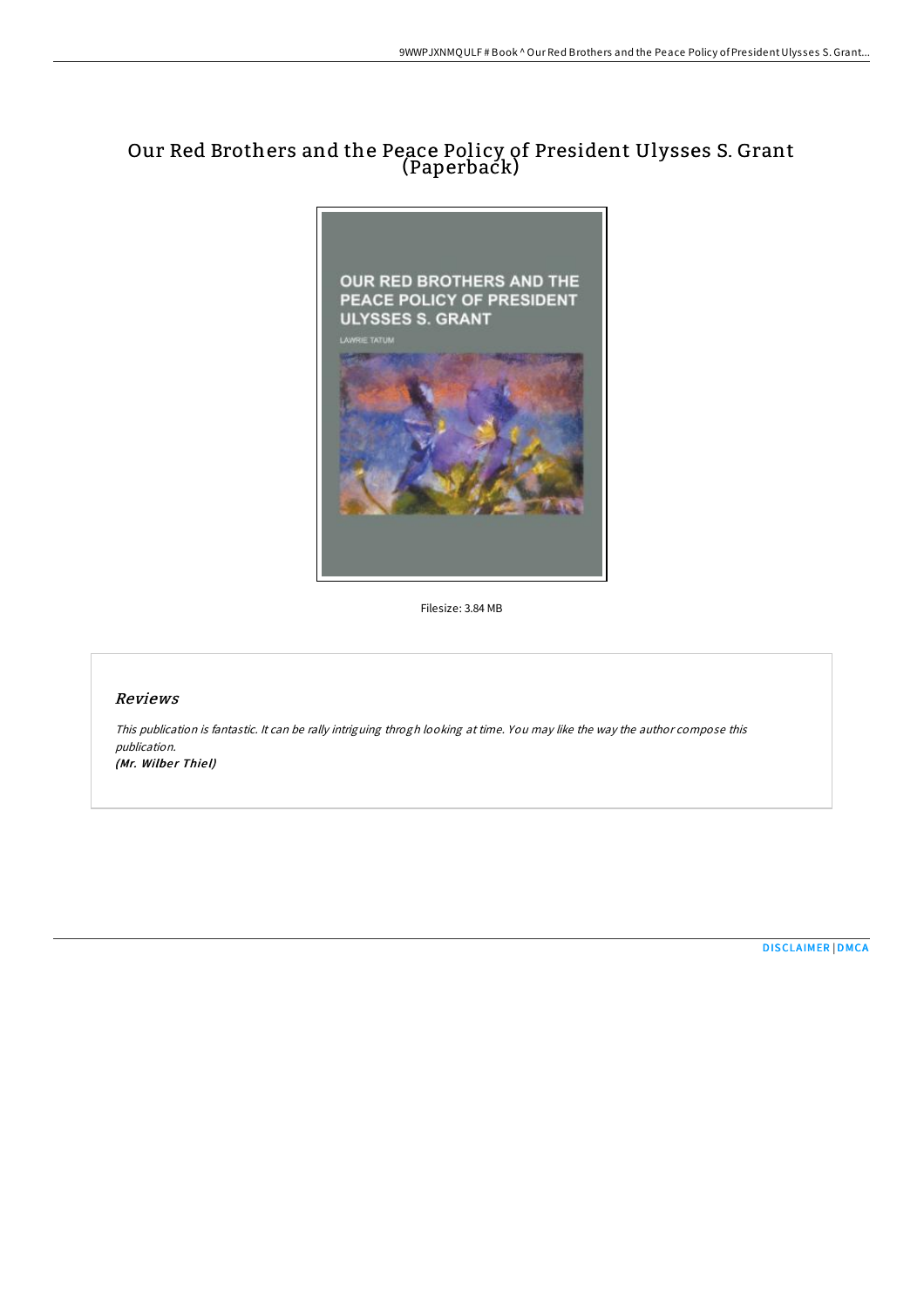#### OUR RED BROTHERS AND THE PEACE POLICY OF PRESIDENT ULYSSES S. GRANT (PAPERBACK)



**DOWNLOAD PDF** 

Theclassics.Us, 2013. Paperback. Condition: New. Language: English . Brand New Book \*\*\*\*\* Print on Demand \*\*\*\*\*. This historic book may have numerous typos and missing text. Purchasers can usually download a free scanned copy of the original book (without typos) from the publisher. Not indexed. Not illustrated. 1899 edition. Excerpt: . CHAPTER n. Wichita and ABiliated Bands--Origin of Caddoes and Others--A Strange Object--Reason for Taking Captives--Polygamy-- Marriage--Burning Lodge at Death--Burial--Mourning for Dead--Killing Buffaloes--Buffalo Robes--Indian Camps-- Indian Medicine--Medicine Dance--Rations--Annuity Goods --Iron Horse--Black Beaver--Smoking--Foolish Water-- Jesting--Scalp Lock--Ornaments--Hospitality--Wild Animals--Offices Included in the Office of Indian Agent. Aftee visiting my family in Iowa and making arrangements for carrying on my farm work there, I returned to the agency in March, 1871, by railroad to Baxter Springs, Kansas, then by wagon fifteen days journey. Affairs had moved smoothly during my absence. The bracing air of lowa had invigorated my system, which seemed like breaking down, in that southern clime, with malaria and the mental strain of trying to properly control those restless, raiding Indians. When I took charge of the agency, in 1869, there were under my charge about two thousand five hundred Comanches, nineteen hundred Kiowas, five hundred Apaches, and twelve hundred of the Wichita and affiliated bands. The latter were partially civilized, and were not addicted to raiding. They cultivated small sections of ground near the timber, and planted corn, beans, pumpkins, squashes, etc. General Hazen had some ground plowed for them before I first reached the agency, and I had more plowed and fenced, and they were ready to cultivate it. In additioin to their ponies, some of them had cattle and hogs. The Wichitas numbered about three hundred. They had long claimed the country from the Red River to the Canadian, and were formerly much more numerous. The Wichita mountains were...

 $\mathbf{r}$ Read Our Red Brothers and the Peace Policy of President Ulysses S. Grant (Paperback) [Online](http://almighty24.tech/our-red-brothers-and-the-peace-policy-of-preside.html) A Download PDF Our Red Brothers and the Peace Policy of President Ulysses S. Grant (Pape[rback\)](http://almighty24.tech/our-red-brothers-and-the-peace-policy-of-preside.html)